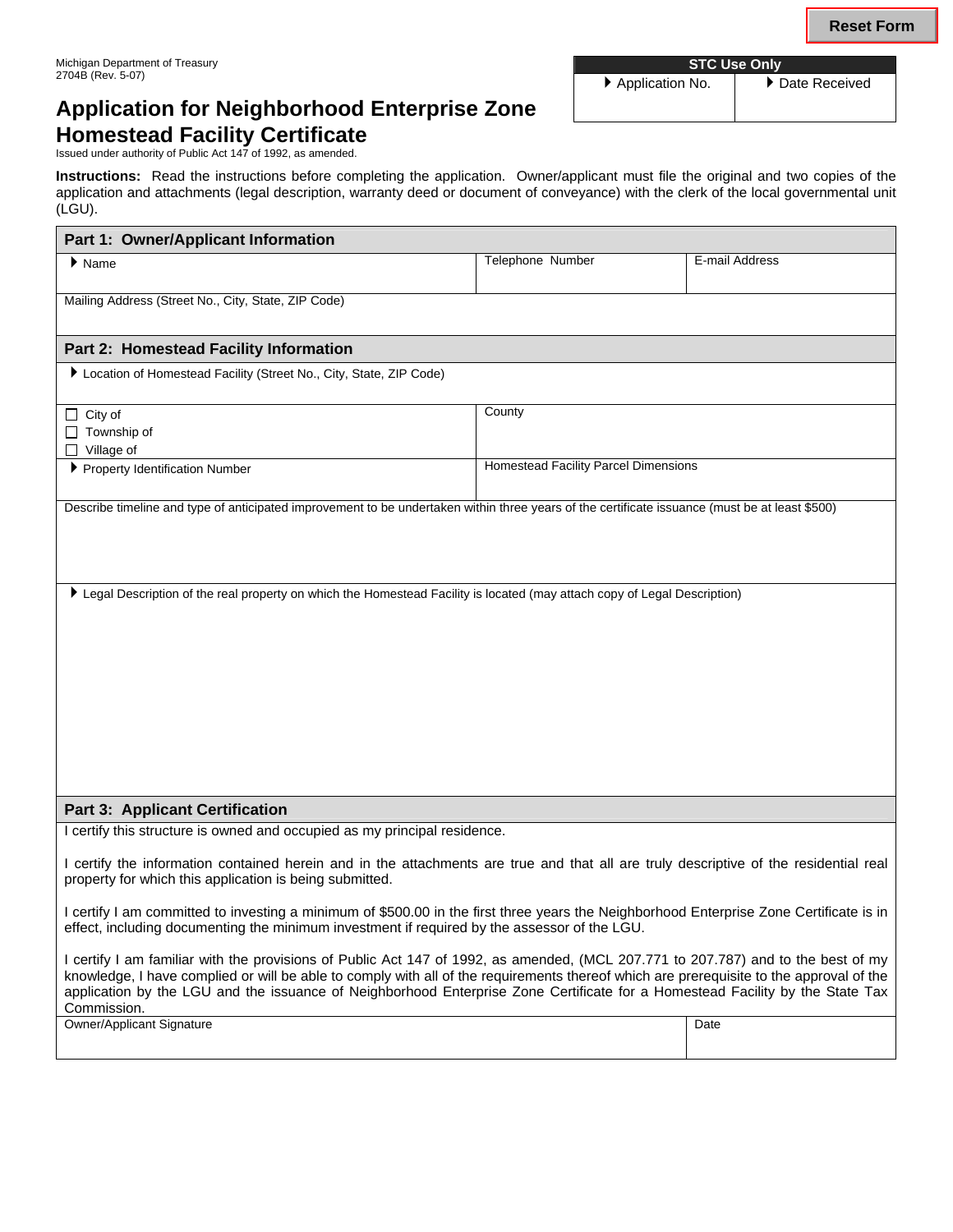| 2704B, Page 2                                                                                                     |                                |                                                                                                                                                                                                                                                                                                                                                                                  |  |  |
|-------------------------------------------------------------------------------------------------------------------|--------------------------------|----------------------------------------------------------------------------------------------------------------------------------------------------------------------------------------------------------------------------------------------------------------------------------------------------------------------------------------------------------------------------------|--|--|
| Part 4: LOCAL GOVERNMENT ACTION                                                                                   |                                |                                                                                                                                                                                                                                                                                                                                                                                  |  |  |
| LGU Clerk must complete this section before submitting to the State Tax Commission                                |                                |                                                                                                                                                                                                                                                                                                                                                                                  |  |  |
| Date Received by LGU                                                                                              | $\blacktriangleright$ LGU Code | Date Homestead Zone Established<br>Homestead Zone Name/No.                                                                                                                                                                                                                                                                                                                       |  |  |
|                                                                                                                   |                                |                                                                                                                                                                                                                                                                                                                                                                                  |  |  |
| Action Taken by LGU:<br>Abatement Approved for _______ Years (6-15)<br>$\Box$ Denied (include Resolution Denying) |                                | The State Tax Commission requires the following documents be filed for<br>an administratively complete application:<br>$\Box$ 1. Original Application<br>$\Box$ 2. Legal description of the real property with parcel code number<br>□ 3. Copy of the Warranty Deed or Document of Conveyance<br>$\Box$ 4. Resolution Approving/Denying application (include number of<br>years) |  |  |
| Date of Resolution Approving/Denying This Application                                                             |                                | LGU Name                                                                                                                                                                                                                                                                                                                                                                         |  |  |

#### **Part 5: LOCAL GOVERNMENT CERTIFICATION**

#### **LGU Clerk must complete this section before submitting to the State Tax Commission**

I certify that I have reviewed this application for complete and accurate information and determined that the subject property is located within a qualified Homestead zone.

I certify the subject property was purchased by or transferred to the applicant after December 31, 1996 and is occupied as applicant's principal residence.

I certify this application meets the requirements as outlined by Public Act 147 of 1992 and hereby request the State Tax Commission issue a Neighborhood Enterprise Zone Homestead Facility Certificate, subject to State Tax Commission review and audit. Print Clerk Name Clerk Telephone Number

Clerk E-mail Address

| <b>Clerk Fax Number</b> |
|-------------------------|
|-------------------------|

Clerk Mailing Address (Street, City, State, ZIP Code)

Clerk Signature

Date

LGU mail original completed application and required documents to:

State Tax Commission Michigan Department of Treasury P.O. Box 30471 Lansing, MI 48909-7971